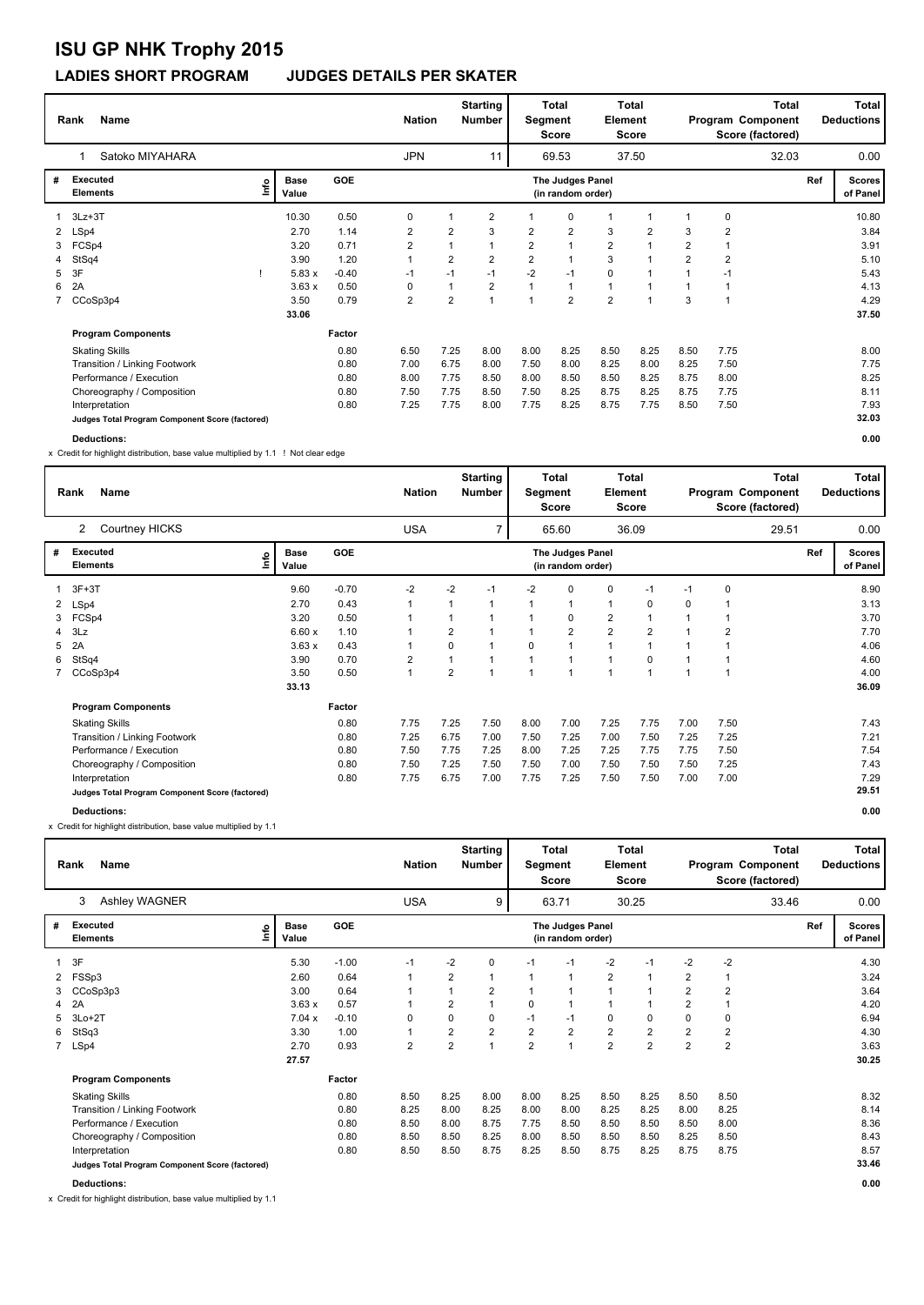#### **LADIES SHORT PROGRAM JUDGES DETAILS PER SKATER**

|   | Name<br>Rank                                    |         |                      |         | <b>Nation</b>           |                | <b>Starting</b><br><b>Number</b> | Segment        | Total<br>Score                        | Element        | Total<br>Score |                |                | Total<br>Program Component<br>Score (factored) |     | Total<br><b>Deductions</b> |
|---|-------------------------------------------------|---------|----------------------|---------|-------------------------|----------------|----------------------------------|----------------|---------------------------------------|----------------|----------------|----------------|----------------|------------------------------------------------|-----|----------------------------|
|   | Mao ASADA<br>4                                  |         |                      |         | <b>JPN</b>              |                | 6                                |                | 62.50                                 |                | 30.80          |                |                | 32.70                                          |     | $-1.00$                    |
| # | <b>Executed</b><br><b>Elements</b>              | ١n      | <b>Base</b><br>Value | GOE     |                         |                |                                  |                | The Judges Panel<br>(in random order) |                |                |                |                |                                                | Ref | <b>Scores</b><br>of Panel  |
|   | 3A<                                             | $\prec$ | 5.90                 | $-3.00$ | -3                      | -3             | -3                               | -3             | -3                                    | -3             | -3             | -3             | -3             |                                                |     | 2.90                       |
|   | $3F+3Lo$                                        |         | 10.40                | 0.70    |                         | 1              | $\overline{2}$                   | $\mathbf 1$    | $\overline{1}$                        | $\overline{1}$ | 1              |                | 0              |                                                |     | 11.10                      |
| 3 | FCSp4                                           |         | 3.20                 | 0.50    |                         |                | $\mathbf{1}$                     |                |                                       | $\overline{1}$ | $\overline{1}$ |                |                |                                                |     | 3.70                       |
| 4 | $1\text{Lz}^*$                                  | $\star$ | 0.00x                | 0.00    |                         |                |                                  |                |                                       |                |                |                |                |                                                |     | 0.00                       |
| 5 | LSp4                                            |         | 2.70                 | 0.64    |                         | 2              | $\mathbf 1$                      | 1              |                                       | $\overline{2}$ | 2              |                |                |                                                |     | 3.34                       |
| 6 | StSq4                                           |         | 3.90                 | 1.50    | $\overline{\mathbf{c}}$ | 3              | $\overline{2}$                   | $\overline{2}$ | $\overline{2}$                        | $\mathbf{3}$   | $\overline{2}$ | $\overline{2}$ |                |                                                |     | 5.40                       |
|   | CCoSp3p4                                        |         | 3.50                 | 0.86    | $\overline{A}$          | $\overline{2}$ | $\overline{2}$                   | $\overline{1}$ | $\overline{1}$                        | $\overline{2}$ | $\overline{2}$ | $\overline{2}$ | $\overline{2}$ |                                                |     | 4.36                       |
|   |                                                 |         | 29.60                |         |                         |                |                                  |                |                                       |                |                |                |                |                                                |     | 30.80                      |
|   | <b>Program Components</b>                       |         |                      | Factor  |                         |                |                                  |                |                                       |                |                |                |                |                                                |     |                            |
|   | <b>Skating Skills</b>                           |         |                      | 0.80    | 8.00                    | 7.50           | 8.25                             | 8.25           | 8.00                                  | 8.75           | 8.75           | 8.25           | 8.50           |                                                |     | 8.29                       |
|   | Transition / Linking Footwork                   |         |                      | 0.80    | 6.75                    | 7.25           | 8.00                             | 7.75           | 7.50                                  | 8.50           | 8.75           | 8.00           | 8.25           |                                                |     | 7.89                       |
|   | Performance / Execution                         |         |                      | 0.80    | 8.00                    | 7.50           | 7.50                             | 8.25           | 8.00                                  | 8.00           | 8.75           | 7.75           | 7.75           |                                                |     | 7.89                       |
|   | Choreography / Composition                      |         |                      | 0.80    | 7.25                    | 8.25           | 8.75                             | 8.50           | 8.00                                  | 9.00           | 9.25           | 8.25           | 8.25           |                                                |     | 8.43                       |
|   | Interpretation                                  |         |                      | 0.80    | 7.75                    | 8.25           | 8.50                             | 8.25           | 8.25                                  | 8.50           | 8.75           | 8.50           | 8.50           |                                                |     | 8.39                       |
|   | Judges Total Program Component Score (factored) |         |                      |         |                         |                |                                  |                |                                       |                |                |                |                |                                                |     | 32.70                      |
|   | Deductions:                                     |         | Falls:               | $-1.00$ |                         |                |                                  |                |                                       |                |                |                |                |                                                |     | $-1.00$                    |

< Under-rotated jump \* Invalid element x Credit for highlight distribution, base value multiplied by 1.1

|   | <b>Name</b><br>Rank                             |         |               |         | <b>Nation</b>  |                | <b>Starting</b><br><b>Number</b> | Segment        | Total<br><b>Score</b>                 | Element        | Total<br>Score |                |      | Total<br>Program Component<br>Score (factored) |     | <b>Total</b><br><b>Deductions</b> |
|---|-------------------------------------------------|---------|---------------|---------|----------------|----------------|----------------------------------|----------------|---------------------------------------|----------------|----------------|----------------|------|------------------------------------------------|-----|-----------------------------------|
|   | Mirai NAGASU<br>5                               |         |               |         | <b>USA</b>     |                | 5                                |                | 61.10                                 |                | 32.20          |                |      | 28.90                                          |     | 0.00                              |
| # | Executed<br><b>Elements</b>                     | ۴۵      | Base<br>Value | GOE     |                |                |                                  |                | The Judges Panel<br>(in random order) |                |                |                |      |                                                | Ref | <b>Scores</b><br>of Panel         |
|   | $3F+3T<$                                        | $\prec$ | 8.30          | $-0.50$ | $-1$           | $-1$           | $-1$                             | $\Omega$       | $-1$                                  | 0              | $-1$           | 0              | $-1$ |                                                |     | 7.80                              |
|   | 2 FCSp3                                         |         | 2.80          | 0.50    |                | 1              | -1                               |                | 1                                     | 1              | 0              | 2              |      |                                                |     | 3.30                              |
| 3 | 3Lo                                             |         | 5.10          | 0.30    | 0              | $-1$           | $-1$                             |                | 0                                     | 1              | $\Omega$       | $\overline{2}$ | 2    |                                                |     | 5.40                              |
|   | CCoSp3p4                                        |         | 3.50          | 0.57    |                | 0              | 1                                |                | -1                                    |                |                | $\overline{2}$ | 2    |                                                |     | 4.07                              |
| 5 | 2A                                              |         | 3.63x         | 0.50    |                | 1              | $\mathbf{1}$                     | $\overline{2}$ | 1                                     |                |                |                |      |                                                |     | 4.13                              |
| 6 | StSq3                                           |         | 3.30          | 0.43    |                | $\mathbf{1}$   | 0                                |                | 1                                     | 1              | $\Omega$       |                |      |                                                |     | 3.73                              |
|   | 7 LSp4                                          |         | 2.70          | 1.07    | $\overline{2}$ | $\overline{2}$ | $\overline{2}$                   | $\overline{2}$ | $\overline{2}$                        | $\overline{2}$ | 1              | 3              | 3    |                                                |     | 3.77                              |
|   |                                                 |         | 29.33         |         |                |                |                                  |                |                                       |                |                |                |      |                                                |     | 32.20                             |
|   | <b>Program Components</b>                       |         |               | Factor  |                |                |                                  |                |                                       |                |                |                |      |                                                |     |                                   |
|   | <b>Skating Skills</b>                           |         |               | 0.80    | 7.50           | 7.00           | 7.50                             | 7.75           | 7.25                                  | 7.75           | 7.00           | 7.50           | 7.25 |                                                |     | 7.39                              |
|   | Transition / Linking Footwork                   |         |               | 0.80    | 7.00           | 6.50           | 6.50                             | 7.50           | 7.00                                  | 7.50           | 6.75           | 7.25           | 6.00 |                                                |     | 6.93                              |
|   | Performance / Execution                         |         |               | 0.80    | 7.25           | 7.00           | 7.25                             | 8.25           | 7.25                                  | 7.75           | 7.25           | 7.50           | 7.50 |                                                |     | 7.39                              |
|   | Choreography / Composition                      |         |               | 0.80    | 7.25           | 6.50           | 7.00                             | 8.25           | 7.25                                  | 7.75           | 7.25           | 7.50           | 6.75 |                                                |     | 7.25                              |
|   | Interpretation                                  |         |               | 0.80    | 7.50           | 6.25           | 6.75                             | 8.00           | 6.50                                  | 7.75           | 7.25           | 7.25           | 7.25 |                                                |     | 7.18                              |
|   | Judges Total Program Component Score (factored) |         |               |         |                |                |                                  |                |                                       |                |                |                |      |                                                |     | 28.90                             |
|   | <b>Deductions:</b>                              |         |               |         |                |                |                                  |                |                                       |                |                |                |      |                                                |     | 0.00                              |

< Under-rotated jump x Credit for highlight distribution, base value multiplied by 1.1

|   | <b>Name</b><br>Rank                             |         |                      |         |                | <b>Nation</b>  | <b>Starting</b><br><b>Number</b> |                | <b>Total</b><br>Segment<br>Score      | Element        | Total<br>Score |                |                | <b>Total</b><br>Program Component<br>Score (factored) |     | Total<br><b>Deductions</b> |
|---|-------------------------------------------------|---------|----------------------|---------|----------------|----------------|----------------------------------|----------------|---------------------------------------|----------------|----------------|----------------|----------------|-------------------------------------------------------|-----|----------------------------|
|   | Zijun LI<br>6                                   |         |                      |         | <b>CHN</b>     |                | 4                                |                | 60.78                                 |                | 32.21          |                |                | 28.57                                                 |     | 0.00                       |
| # | <b>Executed</b><br><b>Elements</b>              | Lnfo    | <b>Base</b><br>Value | GOE     |                |                |                                  |                | The Judges Panel<br>(in random order) |                |                |                |                |                                                       | Ref | <b>Scores</b><br>of Panel  |
| 1 | $3F+3T<$                                        | $\prec$ | 8.30                 | $-0.90$ | $-1$           | $-2$           | $-2$                             | $-1$           | $-1$                                  | $-1$           | $-1$           | $-2$           | $-1$           |                                                       |     | 7.40                       |
|   | $2$ $3$ Lo                                      |         | 5.10                 | 0.50    |                | 0              | 0                                |                | 1                                     | 1              | 0              | 1              |                |                                                       |     | 5.60                       |
| 3 | LSp4                                            |         | 2.70                 | 0.93    | 2              | 2              | $\mathbf{1}$                     | $\overline{2}$ | $\overline{2}$                        | $\overline{2}$ | 2              | 1              | 2              |                                                       |     | 3.63                       |
| 4 | 2A                                              |         | 3.63x                | 0.64    | 0              | $\overline{2}$ | $\overline{ }$                   |                | $\overline{2}$                        | $\overline{2}$ |                |                |                |                                                       |     | 4.27                       |
| 5 | FCSp3                                           |         | 2.80                 | 0.43    | 0              | 1              | 1                                |                | 1                                     | $\mathbf{1}$   | $\Omega$       |                |                |                                                       |     | 3.23                       |
| 6 | StSq3                                           |         | 3.30                 | 0.57    |                | $\mathbf{1}$   | 0                                | $\overline{2}$ | $\overline{2}$                        | 1              |                | 4              |                |                                                       |     | 3.87                       |
|   | 7 CCoSp3p4                                      |         | 3.50                 | 0.71    | $\overline{ }$ | $\overline{2}$ | $\overline{2}$                   | $\overline{2}$ | $\overline{1}$                        | 1              | 1              | $\overline{ }$ | $\overline{2}$ |                                                       |     | 4.21                       |
|   |                                                 |         | 29.33                |         |                |                |                                  |                |                                       |                |                |                |                |                                                       |     | 32.21                      |
|   | <b>Program Components</b>                       |         |                      | Factor  |                |                |                                  |                |                                       |                |                |                |                |                                                       |     |                            |
|   | <b>Skating Skills</b>                           |         |                      | 0.80    | 7.50           | 7.00           | 7.00                             | 7.50           | 7.25                                  | 7.25           | 7.25           | 7.00           | 7.00           |                                                       |     | 7.18                       |
|   | Transition / Linking Footwork                   |         |                      | 0.80    | 7.25           | 7.00           | 6.75                             | 7.00           | 7.00                                  | 6.25           | 7.00           | 6.50           | 7.00           |                                                       |     | 6.89                       |
|   | Performance / Execution                         |         |                      | 0.80    | 7.75           | 7.25           | 7.00                             | 7.50           | 7.50                                  | 7.00           | 7.50           | 7.25           | 7.25           |                                                       |     | 7.32                       |
|   | Choreography / Composition                      |         |                      | 0.80    | 8.00           | 7.00           | 7.00                             | 7.50           | 7.50                                  | 6.50           | 7.00           | 6.25           | 7.25           |                                                       |     | 7.11                       |
|   | Interpretation                                  |         |                      | 0.80    | 7.75           | 6.75           | 6.75                             | 7.75           | 7.25                                  | 7.25           | 7.25           | 6.00           | 7.50           |                                                       |     | 7.21                       |
|   | Judges Total Program Component Score (factored) |         |                      |         |                |                |                                  |                |                                       |                |                |                |                |                                                       |     | 28.57                      |
|   | Deductions:                                     |         |                      |         |                |                |                                  |                |                                       |                |                |                |                |                                                       |     | 0.00                       |

< Under-rotated jump x Credit for highlight distribution, base value multiplied by 1.1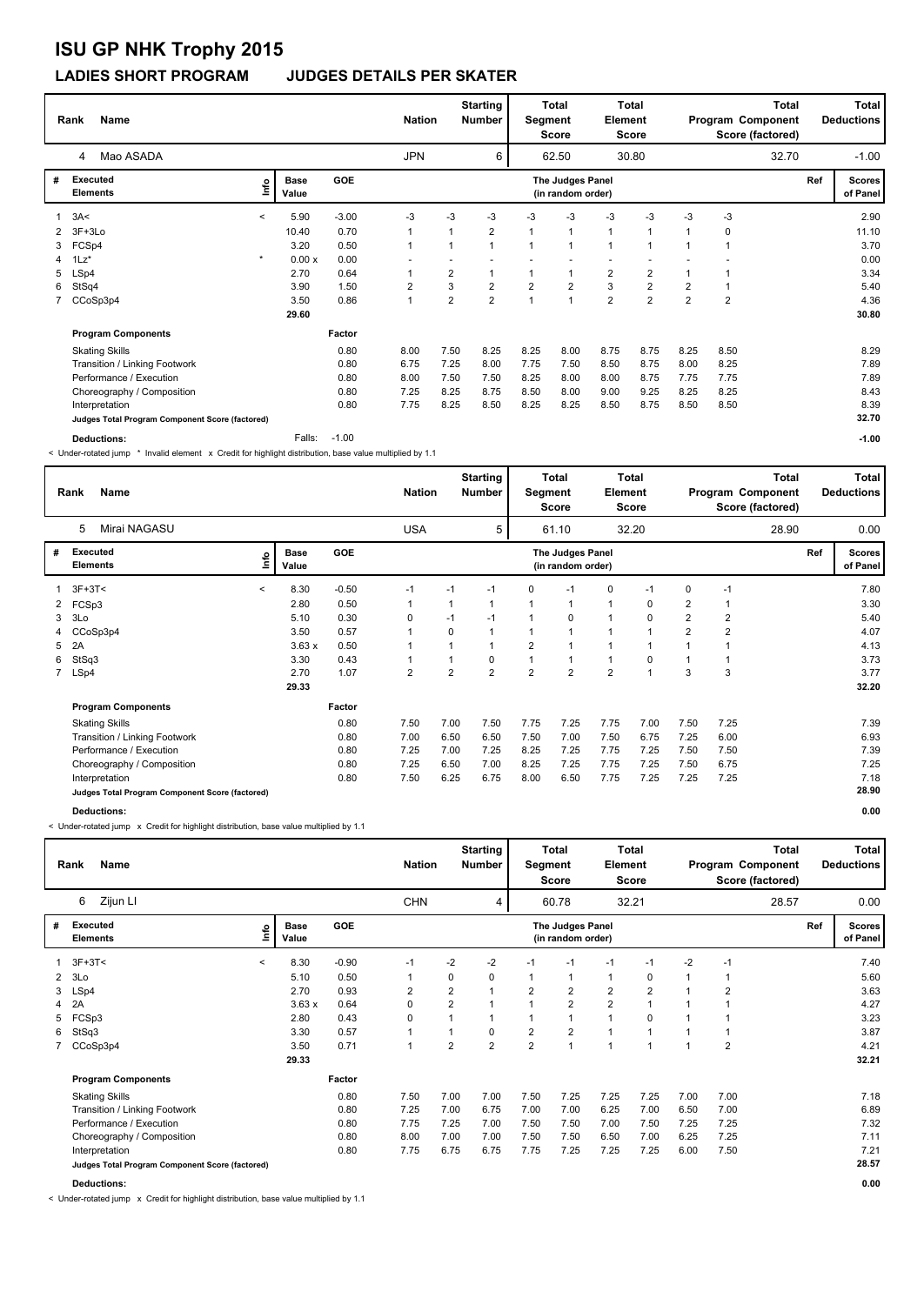### **LADIES SHORT PROGRAM JUDGES DETAILS PER SKATER**

|   | Name<br>Rank                                    |         |                      |         | <b>Nation</b> |                | <b>Starting</b><br><b>Number</b> | Segment        | <b>Total</b><br>Score                 | <b>Element</b> | <b>Total</b><br>Score |             |                | <b>Total</b><br>Program Component<br>Score (factored) |     | Total<br><b>Deductions</b> |
|---|-------------------------------------------------|---------|----------------------|---------|---------------|----------------|----------------------------------|----------------|---------------------------------------|----------------|-----------------------|-------------|----------------|-------------------------------------------------------|-----|----------------------------|
|   | Alena LEONOVA                                   |         |                      |         | <b>RUS</b>    |                | 8                                |                | 59.63                                 |                | 29.80                 |             |                | 30.83                                                 |     | $-1.00$                    |
| # | <b>Executed</b><br><b>Elements</b>              | lnfo    | <b>Base</b><br>Value | GOE     |               |                |                                  |                | The Judges Panel<br>(in random order) |                |                       |             |                |                                                       | Ref | <b>Scores</b><br>of Panel  |
|   | $3T+3T$                                         |         | 8.60                 | 1.30    | 2             | $\overline{2}$ | $\overline{2}$                   |                | $\overline{2}$                        | $\overline{2}$ | $\overline{2}$        |             | $\overline{2}$ |                                                       |     | 9.90                       |
|   | FCSp3                                           |         | 2.80                 | 0.57    | 1             |                | 1                                |                | 2                                     | $\mathbf{1}$   | 1                     | $\mathbf 0$ | 2              |                                                       |     | 3.37                       |
| 3 | StSq3                                           |         | 3.30                 | 0.93    | 1             | 3              | $\overline{2}$                   | $\overline{2}$ | 3                                     | $\overline{2}$ |                       |             | 2              |                                                       |     | 4.23                       |
|   | 4 3F<                                           | $\prec$ | 4.07x                | $-2.10$ | -3            | $-3$           | $-3$                             | $-3$           | $-3$                                  | $-3$           | $-3$                  | $-3$        | $-3$           |                                                       |     | 1.97                       |
| 5 | 2A                                              |         | 3.63x                | 0.50    | 1             | $\Omega$       | $\mathbf 1$                      |                | $\mathbf{1}$                          | $\mathbf{1}$   |                       |             |                |                                                       |     | 4.13                       |
| 6 | LSp4                                            |         | 2.70                 | 0.07    | 0             |                | $\mathbf 1$                      | $\Omega$       | 0                                     | 0              | $-1$                  | $\Omega$    | $\mathbf 0$    |                                                       |     | 2.77                       |
|   | 7 CCoSp3p3                                      |         | 3.00                 | 0.43    | 0             |                | $\mathbf{1}$                     | $\Omega$       | $\overline{2}$                        | $\overline{1}$ | $\overline{1}$        |             | $\overline{1}$ |                                                       |     | 3.43                       |
|   |                                                 |         | 28.10                |         |               |                |                                  |                |                                       |                |                       |             |                |                                                       |     | 29.80                      |
|   | <b>Program Components</b>                       |         |                      | Factor  |               |                |                                  |                |                                       |                |                       |             |                |                                                       |     |                            |
|   | <b>Skating Skills</b>                           |         |                      | 0.80    | 7.50          | 7.50           | 7.75                             | 7.75           | 7.25                                  | 8.25           | 7.00                  | 7.25        | 7.75           |                                                       |     | 7.54                       |
|   | Transition / Linking Footwork                   |         |                      | 0.80    | 7.25          | 7.50           | 7.25                             | 7.50           | 7.25                                  | 8.25           | 6.25                  | 7.00        | 7.50           |                                                       |     | 7.32                       |
|   | Performance / Execution                         |         |                      | 0.80    | 7.50          | 8.00           | 7.50                             | 7.75           | 8.00                                  | 8.25           | 7.50                  | 7.25        | 7.75           |                                                       |     | 7.71                       |
|   | Choreography / Composition                      |         |                      | 0.80    | 7.50          | 8.25           | 7.75                             | 8.50           | 8.00                                  | 8.50           | 7.75                  | 7.50        | 8.00           |                                                       |     | 7.96                       |
|   | Interpretation                                  |         |                      | 0.80    | 7.50          | 8.25           | 7.75                             | 8.00           | 8.25                                  | 8.25           | 8.00                  | 7.75        | 8.00           |                                                       |     | 8.00                       |
|   | Judges Total Program Component Score (factored) |         |                      |         |               |                |                                  |                |                                       |                |                       |             |                |                                                       |     | 30.83                      |
|   | <b>Deductions:</b>                              |         | Falls:               | $-1.00$ |               |                |                                  |                |                                       |                |                       |             |                |                                                       |     | $-1.00$                    |

< Under-rotated jump x Credit for highlight distribution, base value multiplied by 1.1

|                | <b>Name</b><br>Rank                             |                            |         | <b>Nation</b>  |                | <b>Starting</b><br>Number | Segment        | <b>Total</b><br><b>Score</b>          | Element      | Total<br><b>Score</b> |                |      | <b>Total</b><br>Program Component<br>Score (factored) |     | Total<br><b>Deductions</b> |
|----------------|-------------------------------------------------|----------------------------|---------|----------------|----------------|---------------------------|----------------|---------------------------------------|--------------|-----------------------|----------------|------|-------------------------------------------------------|-----|----------------------------|
|                | Kaetlyn OSMOND<br>8                             |                            |         | CAN            |                |                           |                | 57.07                                 |              | 28.71                 |                |      | 29.36                                                 |     | $-1.00$                    |
| #              | Executed<br><b>Elements</b>                     | <b>Base</b><br>۴ů<br>Value | GOE     |                |                |                           |                | The Judges Panel<br>(in random order) |              |                       |                |      |                                                       | Ref | <b>Scores</b><br>of Panel  |
|                | $3F+2T$                                         | 6.60                       | $-1.00$ | $-2$           | 0              | $-2$                      | $-2$           | $-1$                                  | $-2$         | $-2$                  | $-1$           | 0    |                                                       |     | 5.60                       |
| 2              | 3Lz                                             | 6.00                       | $-2.10$ | -3             | $-3$           | $-3$                      | $-3$           | $-3$                                  | $-3$         | $-3$                  | -3             | $-3$ |                                                       |     | 3.90                       |
|                | 3 FCSp4                                         | 3.20                       | 0.64    | $\overline{2}$ | $\overline{2}$ | $\mathbf{1}$              |                | $\overline{1}$                        | $\mathbf{1}$ |                       | -1             | 2    |                                                       |     | 3.84                       |
| $\overline{4}$ | 2A                                              | 3.30                       | 0.64    |                | $\overline{2}$ | $\overline{2}$            |                | 1                                     | $\mathbf{1}$ |                       |                | 2    |                                                       |     | 3.94                       |
| 5              | LSp4                                            | 2.70                       | 0.57    |                | 1              | $\mathbf{1}$              |                | $\overline{2}$                        | $\mathbf{1}$ |                       | $\overline{2}$ | 1    |                                                       |     | 3.27                       |
| 6              | StSq3                                           | 3.30                       | 0.79    | 2              |                | $\mathbf{1}$              | 2              | $\overline{2}$                        | $\mathbf{1}$ |                       | $\overline{2}$ | 2    |                                                       |     | 4.09                       |
|                | 7 CCoSp3p4                                      | 3.50                       | 0.57    | $\overline{2}$ | 1              | $\overline{1}$            | $\overline{2}$ | 1                                     | $\mathbf{1}$ |                       | 1              | 1    |                                                       |     | 4.07                       |
|                |                                                 | 28.60                      |         |                |                |                           |                |                                       |              |                       |                |      |                                                       |     | 28.71                      |
|                | <b>Program Components</b>                       |                            | Factor  |                |                |                           |                |                                       |              |                       |                |      |                                                       |     |                            |
|                | <b>Skating Skills</b>                           |                            | 0.80    | 7.50           | 7.50           | 7.00                      | 7.50           | 7.75                                  | 7.25         | 7.25                  | 8.25           | 7.25 |                                                       |     | 7.43                       |
|                | Transition / Linking Footwork                   |                            | 0.80    | 7.00           | 7.25           | 6.50                      | 7.00           | 7.00                                  | 7.00         | 7.00                  | 8.00           | 7.75 |                                                       |     | 7.14                       |
|                | Performance / Execution                         |                            | 0.80    | 7.00           | 7.50           | 7.00                      | 7.25           | 6.75                                  | 6.75         | 7.25                  | 7.75           | 7.50 |                                                       |     | 7.18                       |
|                | Choreography / Composition                      |                            | 0.80    | 7.25           | 7.50           | 6.75                      | 7.50           | 7.25                                  | 7.25         | 7.25                  | 8.50           | 8.00 |                                                       |     | 7.43                       |
|                | Interpretation                                  |                            | 0.80    | 7.25           | 7.50           | 6.75                      | 7.50           | 7.75                                  | 7.50         | 7.25                  | 8.00           | 8.00 |                                                       |     | 7.54                       |
|                | Judges Total Program Component Score (factored) |                            |         |                |                |                           |                |                                       |              |                       |                |      |                                                       |     | 29.36                      |
|                | <b>Deductions:</b>                              | Falls:                     | $-1.00$ |                |                |                           |                |                                       |              |                       |                |      |                                                       |     | $-1.00$                    |

|    | <b>Name</b><br>Rank                             |                          |                      |         | <b>Nation</b> |                         | <b>Starting</b><br><b>Number</b> | Segment        | Total<br><b>Score</b>                 | Element                 | <b>Total</b><br>Score |                |                | <b>Total</b><br>Program Component<br>Score (factored) |     | Total<br><b>Deductions</b> |
|----|-------------------------------------------------|--------------------------|----------------------|---------|---------------|-------------------------|----------------------------------|----------------|---------------------------------------|-------------------------|-----------------------|----------------|----------------|-------------------------------------------------------|-----|----------------------------|
|    | Maria ARTEMIEVA<br>9                            |                          |                      |         | <b>RUS</b>    |                         | 3                                |                | 55.68                                 |                         | 28.79                 |                |                | 27.89                                                 |     | $-1.00$                    |
| #  | <b>Executed</b><br><b>Elements</b>              | ۴٥                       | <b>Base</b><br>Value | GOE     |               |                         |                                  |                | The Judges Panel<br>(in random order) |                         |                       |                |                |                                                       | Ref | <b>Scores</b><br>of Panel  |
|    | $3T+3T$                                         |                          | 8.60                 | 0.90    |               |                         | $\overline{2}$                   |                |                                       | $\overline{2}$          |                       | $\overline{2}$ |                |                                                       |     | 9.50                       |
|    | 2 FSSp4                                         |                          | 3.00                 | 0.36    |               |                         |                                  | 0              | 0                                     | 1                       |                       | 0              |                |                                                       |     | 3.36                       |
| 3  | StSq4                                           |                          | 3.90                 | 0.50    | 0             | 0                       |                                  | 1              | $-1$                                  | 1                       |                       |                | 1              |                                                       |     | 4.40                       |
|    | $4$ 3Lz<                                        | $\prec$                  | 4.62x                | $-2.10$ | $-3$          | $-3$                    | $-3$                             | $-3$           | $-3$                                  | $-3$                    | -3                    | $-3$           | -3             |                                                       |     | 2.52                       |
| 5. | 2A<                                             | $\overline{\phantom{a}}$ | 2.53x                | $-0.64$ | $-1$          | $-1$                    | $-1$                             | $-2$           | $-1$                                  | $-1$                    | $-2$                  | $-2$           | $-1$           |                                                       |     | 1.89                       |
| 6  | CCoSp3p3                                        |                          | 3.00                 | 0.71    |               | 2                       |                                  | $\overline{2}$ | 1                                     | $\overline{\mathbf{c}}$ |                       |                | $\overline{2}$ |                                                       |     | 3.71                       |
|    | 7 LSp4                                          |                          | 2.70                 | 0.71    |               | $\overline{\mathbf{c}}$ |                                  | $\overline{ }$ | 1                                     | $\overline{2}$          | $\overline{2}$        |                | $\overline{2}$ |                                                       |     | 3.41                       |
|    |                                                 |                          | 28.35                |         |               |                         |                                  |                |                                       |                         |                       |                |                |                                                       |     | 28.79                      |
|    | <b>Program Components</b>                       |                          |                      | Factor  |               |                         |                                  |                |                                       |                         |                       |                |                |                                                       |     |                            |
|    | <b>Skating Skills</b>                           |                          |                      | 0.80    | 6.75          | 7.50                    | 7.50                             | 7.00           | 6.50                                  | 7.25                    | 6.75                  | 7.25           | 7.00           |                                                       |     | 7.07                       |
|    | Transition / Linking Footwork                   |                          |                      | 0.80    | 6.50          | 6.50                    | 7.25                             | 6.75           | 6.00                                  | 7.00                    | 6.50                  | 6.75           | 6.75           |                                                       |     | 6.68                       |
|    | Performance / Execution                         |                          |                      | 0.80    | 6.75          | 7.00                    | 7.75                             | 6.75           | 6.25                                  | 7.00                    | 7.25                  | 7.25           | 7.00           |                                                       |     | 7.00                       |
|    | Choreography / Composition                      |                          |                      | 0.80    | 6.75          | 7.50                    | 8.00                             | 7.00           | 6.25                                  | 7.25                    | 6.75                  | 7.00           | 7.25           |                                                       |     | 7.07                       |
|    | Interpretation                                  |                          |                      | 0.80    | 6.75          | 7.00                    | 7.50                             | 7.25           | 6.00                                  | 7.25                    | 6.50                  | 7.00           | 7.50           |                                                       |     | 7.04                       |
|    | Judges Total Program Component Score (factored) |                          |                      |         |               |                         |                                  |                |                                       |                         |                       |                |                |                                                       |     | 27.89                      |
|    | <b>Deductions:</b>                              |                          | Falls:               | $-1.00$ |               |                         |                                  |                |                                       |                         |                       |                |                |                                                       |     | $-1.00$                    |

< Under-rotated jump x Credit for highlight distribution, base value multiplied by 1.1